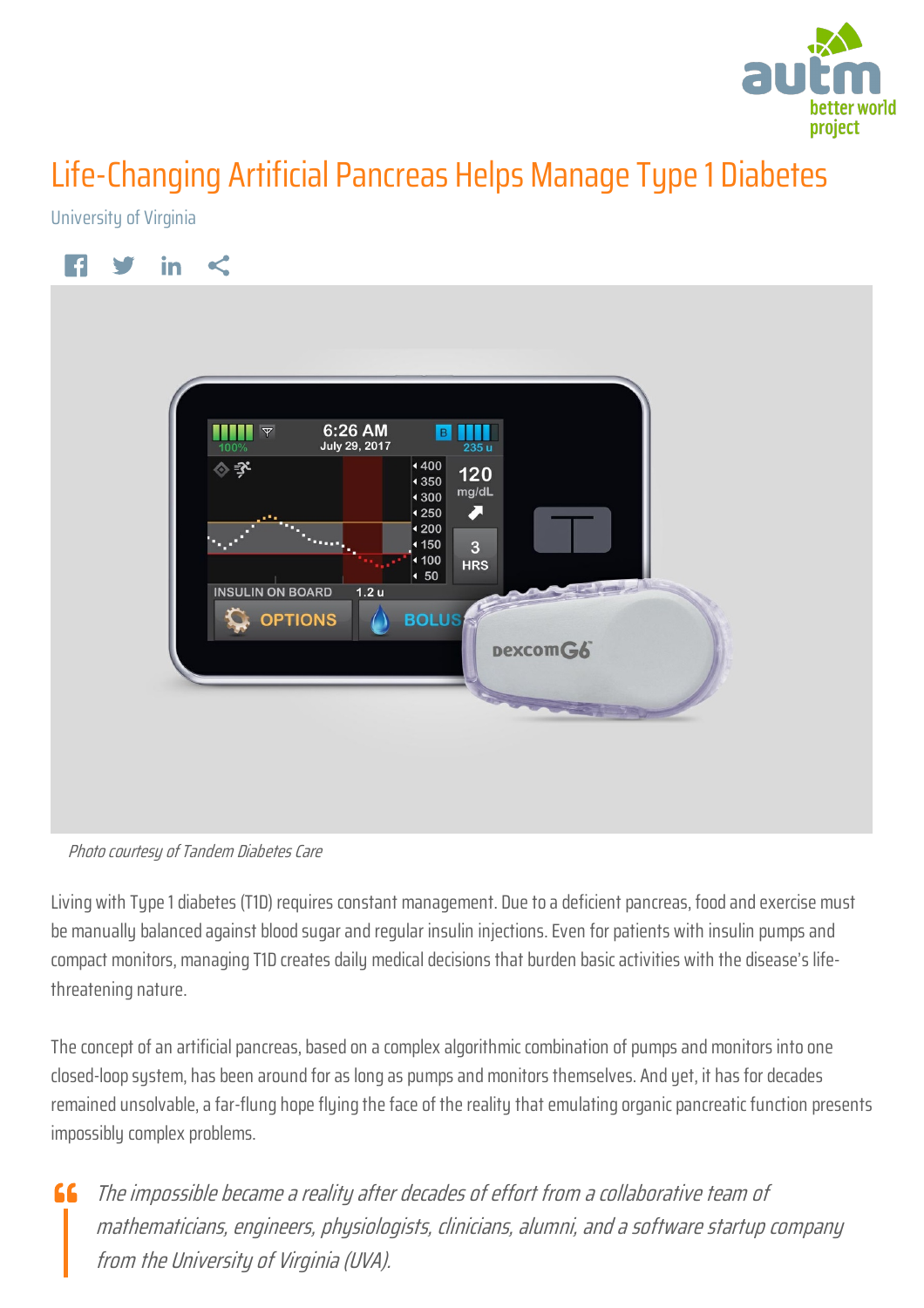Among the group of interdisciplinary researchers from the UVA Schools of Medicine and Engineering in Charlottesville, VA were Boris Kovatchev, Ph.D., who was inducted into the National Academy of Inventors in 2020, Stephen Patek, Ph.D., Patrick Keith-Hynes, Ph.D., Marc Breton, Ph.D., and Stacey Anderson, M.D.

The research team attracted early funding in 2006 from the National Institutes of Health, the Juvenile Diabetes Research Foundation (JDRF) and UVA's LaunchPad supported by the Manning Family Foundation. This support enabled the development of a simulator that digitally replicated the human metabolic system in order to connect Continuous Glucose Monitoring (CGM) systems to insulin pumps. Pre-clinical trials of automated insulin delivery using the simulator began at UVA in 2008 and expanded to include 10 other centers across seven countries.

By 2011, ongoing research and development led to new iterations of the device that had shrunk from a bulky computer system into a wireless smartphone device, leading to staggering success in further clinical trials. Recognizing the strength of the team's research and intellectual property portfolio, the UVA Licensing & Ventures Group (LVG) tapped UVA alumnus Chad Rogers to launch TypeZero Technologies, Inc., in 2013, with a license for the artificial pancreas technology. When TypeZero launched, it held the single largest patent portfolio ever licensed from LVG, which leveraged more than 30 clinical trials with more than 500 patients at 12 sites, including one at UVA. Several members of the research team, including Stephen Patek and Patrick Keith-Hynes, joined the company to further develop and productize the "artificial pancreas."

In 2015, TupeZero received the first investment from the newly established \$10 million LVG Seed Fund, enabling the company to further develop the platform and attracted Dexcom Inc., and Tandem Diabetes Care as partners for a largescale, multi-site NIH-funded clinical trial.

"This story is representative of what is possible when we harness the full capacity of this institution to support innovation," said Michael Straightiff, LVG Executive Director. "Our interdisciplinary team of researchers leveraged federal funds, the financial generosity of our alumni, and our sophisticated translational research infrastructure to engineer technologies to relieve the heavy decision-making burden from patients living with diabetes. Then, in partnership with our research team, LVG once again leveraged the time and talent of our alumni to build, invest in, and sell a company that productized these early technologies. The story, though not yet over, has culminated in local economic development, return on investment, and, most importantly, lives enriched and improved by the University of Virginia."